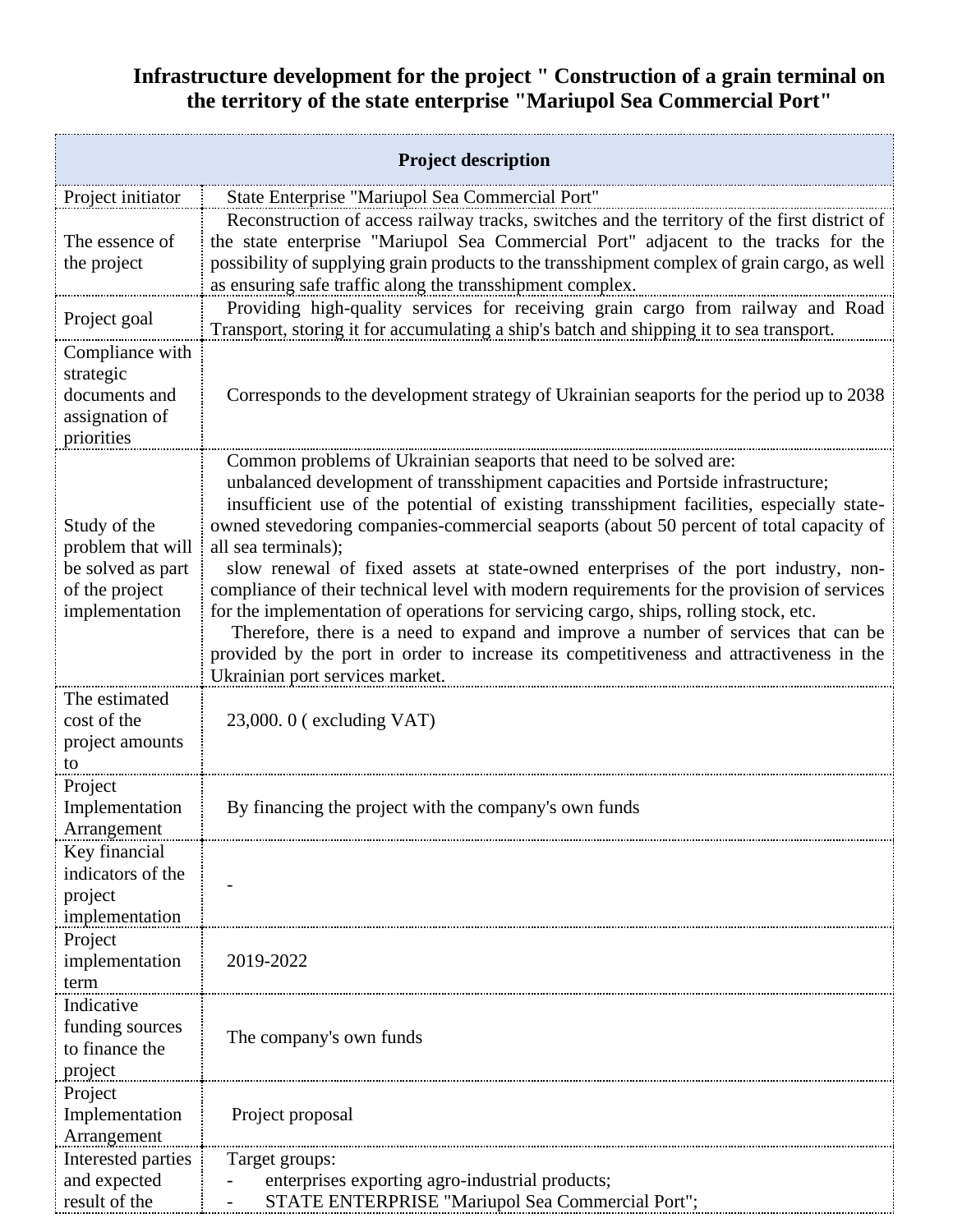| project                                                                                                                          | Project implementation will result in:                                                                                                                                                                                                                                                                                                                                                                                                                                                                                                                                                                                                                                                                                                                                                                                                                                                                                                                                                                                                                                                                                                                                                                                                                                                                                                                                                                                                                                                                                                                                                                                                                                                                                                                                                                                                                                                                                                                                                                                                |  |
|----------------------------------------------------------------------------------------------------------------------------------|---------------------------------------------------------------------------------------------------------------------------------------------------------------------------------------------------------------------------------------------------------------------------------------------------------------------------------------------------------------------------------------------------------------------------------------------------------------------------------------------------------------------------------------------------------------------------------------------------------------------------------------------------------------------------------------------------------------------------------------------------------------------------------------------------------------------------------------------------------------------------------------------------------------------------------------------------------------------------------------------------------------------------------------------------------------------------------------------------------------------------------------------------------------------------------------------------------------------------------------------------------------------------------------------------------------------------------------------------------------------------------------------------------------------------------------------------------------------------------------------------------------------------------------------------------------------------------------------------------------------------------------------------------------------------------------------------------------------------------------------------------------------------------------------------------------------------------------------------------------------------------------------------------------------------------------------------------------------------------------------------------------------------------------|--|
| implementation                                                                                                                   | increase in cargo handling volumes;                                                                                                                                                                                                                                                                                                                                                                                                                                                                                                                                                                                                                                                                                                                                                                                                                                                                                                                                                                                                                                                                                                                                                                                                                                                                                                                                                                                                                                                                                                                                                                                                                                                                                                                                                                                                                                                                                                                                                                                                   |  |
|                                                                                                                                  | reducing the cost of overloading;<br>$\qquad \qquad -$                                                                                                                                                                                                                                                                                                                                                                                                                                                                                                                                                                                                                                                                                                                                                                                                                                                                                                                                                                                                                                                                                                                                                                                                                                                                                                                                                                                                                                                                                                                                                                                                                                                                                                                                                                                                                                                                                                                                                                                |  |
|                                                                                                                                  | increase in profit;                                                                                                                                                                                                                                                                                                                                                                                                                                                                                                                                                                                                                                                                                                                                                                                                                                                                                                                                                                                                                                                                                                                                                                                                                                                                                                                                                                                                                                                                                                                                                                                                                                                                                                                                                                                                                                                                                                                                                                                                                   |  |
|                                                                                                                                  | growth of corresponding transfers to budgets of all levels;                                                                                                                                                                                                                                                                                                                                                                                                                                                                                                                                                                                                                                                                                                                                                                                                                                                                                                                                                                                                                                                                                                                                                                                                                                                                                                                                                                                                                                                                                                                                                                                                                                                                                                                                                                                                                                                                                                                                                                           |  |
|                                                                                                                                  | creating new jobs;                                                                                                                                                                                                                                                                                                                                                                                                                                                                                                                                                                                                                                                                                                                                                                                                                                                                                                                                                                                                                                                                                                                                                                                                                                                                                                                                                                                                                                                                                                                                                                                                                                                                                                                                                                                                                                                                                                                                                                                                                    |  |
|                                                                                                                                  | creating optimal conditions for cargo owners to develop existing and prospective                                                                                                                                                                                                                                                                                                                                                                                                                                                                                                                                                                                                                                                                                                                                                                                                                                                                                                                                                                                                                                                                                                                                                                                                                                                                                                                                                                                                                                                                                                                                                                                                                                                                                                                                                                                                                                                                                                                                                      |  |
|                                                                                                                                  | cargo flows.                                                                                                                                                                                                                                                                                                                                                                                                                                                                                                                                                                                                                                                                                                                                                                                                                                                                                                                                                                                                                                                                                                                                                                                                                                                                                                                                                                                                                                                                                                                                                                                                                                                                                                                                                                                                                                                                                                                                                                                                                          |  |
| Characteristics of an object (existing or newly created)                                                                         |                                                                                                                                                                                                                                                                                                                                                                                                                                                                                                                                                                                                                                                                                                                                                                                                                                                                                                                                                                                                                                                                                                                                                                                                                                                                                                                                                                                                                                                                                                                                                                                                                                                                                                                                                                                                                                                                                                                                                                                                                                       |  |
| Location of the<br>object                                                                                                        | Mariupol, Donetsk region, Ukraine.<br>State Enterprise "Mariupol Sea Commercial Port"; is conveniently located on the north-<br>western coast of the Taganrog Bay of the Sea of Azov at the junction of transport corridors,<br>in the center of the largest industrial area in the south-east of Ukraine.                                                                                                                                                                                                                                                                                                                                                                                                                                                                                                                                                                                                                                                                                                                                                                                                                                                                                                                                                                                                                                                                                                                                                                                                                                                                                                                                                                                                                                                                                                                                                                                                                                                                                                                            |  |
| Description of<br>existing objects<br>or those that are<br>proposed to be<br>created as part of<br>the project<br>implementation | The project implementation includes reconstruction of access railway tracks, switches<br>and the territory of the First District of the state enterprise "Mariupol Sea Commercial Port"<br>adjacent to the tracks.                                                                                                                                                                                                                                                                                                                                                                                                                                                                                                                                                                                                                                                                                                                                                                                                                                                                                                                                                                                                                                                                                                                                                                                                                                                                                                                                                                                                                                                                                                                                                                                                                                                                                                                                                                                                                    |  |
| Form of property                                                                                                                 | State-owned company                                                                                                                                                                                                                                                                                                                                                                                                                                                                                                                                                                                                                                                                                                                                                                                                                                                                                                                                                                                                                                                                                                                                                                                                                                                                                                                                                                                                                                                                                                                                                                                                                                                                                                                                                                                                                                                                                                                                                                                                                   |  |
| Related<br>infrastructure                                                                                                        | Access to transport infrastructure:<br>State Enterprise " Mariupol Sea Commercial Port" is served by The Portside railway<br>station "Mariupol-Port".<br>The M14 motorway is in 6 km, automobile access roads are available.<br>Availability and proximity of public infrastructure<br>Power supply:<br>Power supply of the State Enterprise "Mariupol Sea Commercial Port" is provided from<br>the step-down substation PS 35/6 kV "port", which is equipped with two transformers with<br>a capacity of 16 MVA, along 6 kV cable lines laid to Rp-1, TP-3, TP-9, tp-11. In terms of<br>reliability of power supply (according to the Regulations for Electrical Installation), the<br>Seaport as a whole belongs to the second category.<br>The rated capacity of the port's power consumers is 5,215 MW.<br>The port has 25 transformer substations on its balance sheet with a total installed<br>transformer capacity of 42,360 KVA.<br>Heat Supply:<br>Heat consumers in the state enterprise "Mariupol Sea Commercial Port" are<br>administrative, domestic and industrial premises, including Port Management buildings,<br>which are provided with heat mainly from the boiler room of the port'S central heat supply<br>station using the heating, ventilation and hot water supply system. Natural gas with a<br>calorific value of 8110 kcal/M3 is used to generate heat.<br>The solar installation of the central heat supply station boiler house provides hot water<br>supply to the port division in the period from May to September. The total area of solar<br>collector field is more than 630 m2 and has 336 panels. In 2020, the solar unit generated<br>161 Gcal of thermal energy.<br>Gas consumption:<br>The central boiler house is a consumer of natural gas in the state enterprise "Mariupol"<br>Sea Commercial Port".<br>Natural gas supply to the boiler room of the port'S central heat supply station is carried<br>out through networks of medium-pressure gas pipelines ( $P=1.2$ KGF /cm2) of LLC |  |